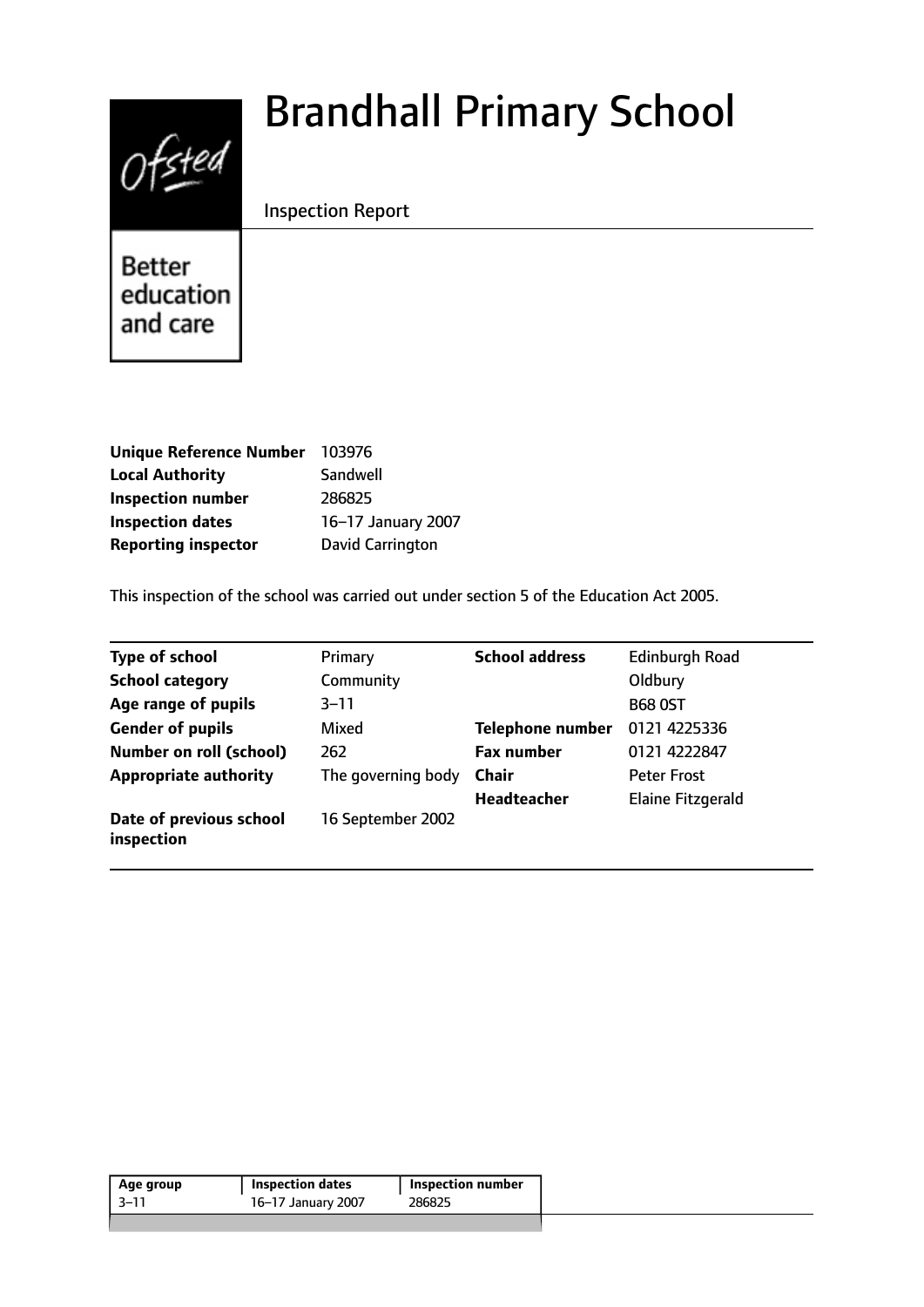© Crown copyright 2007

Website: www.ofsted.gov.uk

This document may be reproduced in whole or in part for non-commercial educational purposes, provided that the information quoted is reproduced without adaptation and the source and date of publication are stated.

Further copies of this report are obtainable from the school. Under the Education Act 2005, the school must provide a copy of this report free of charge to certain categories of people. A charge not exceeding the full cost of reproduction may be made for any other copies supplied.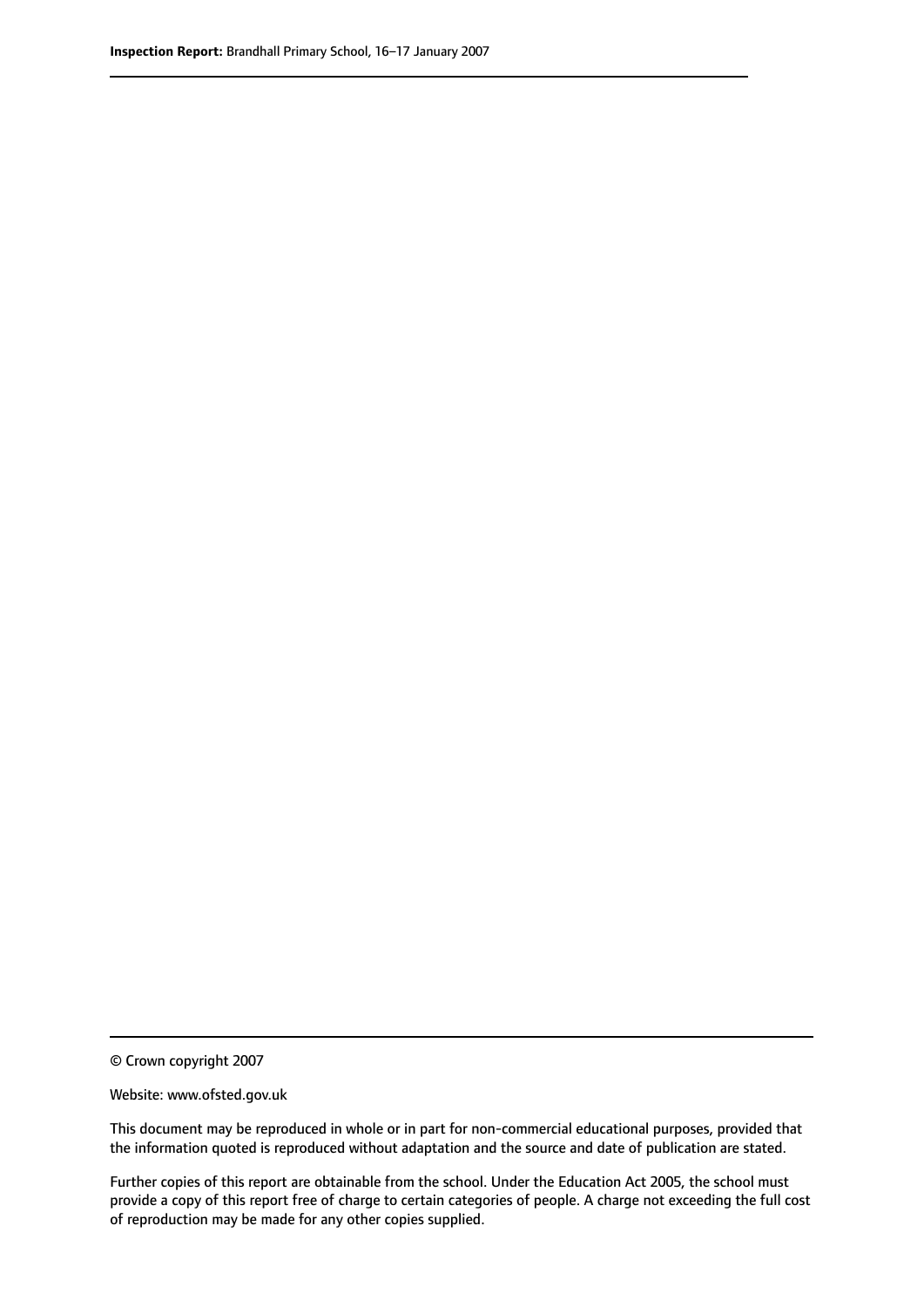## **Introduction**

The inspection was carried out by three Additional Inspectors.

#### **Description of the school**

Brandhall is larger than most primary schools, although the number of pupils has fallen in recent years. Nearly all the pupils come from White British families and speak English as their first language. They live in the area around the school. There is an above-average proportion of pupils entitled to free school meals. Just under a quarter of the pupils have learning difficulties. There has been a significant turnover of teaching staff during the last three years.

#### **Key for inspection grades**

| Outstanding  |
|--------------|
| Good         |
| Satisfactory |
| Inadequate   |
|              |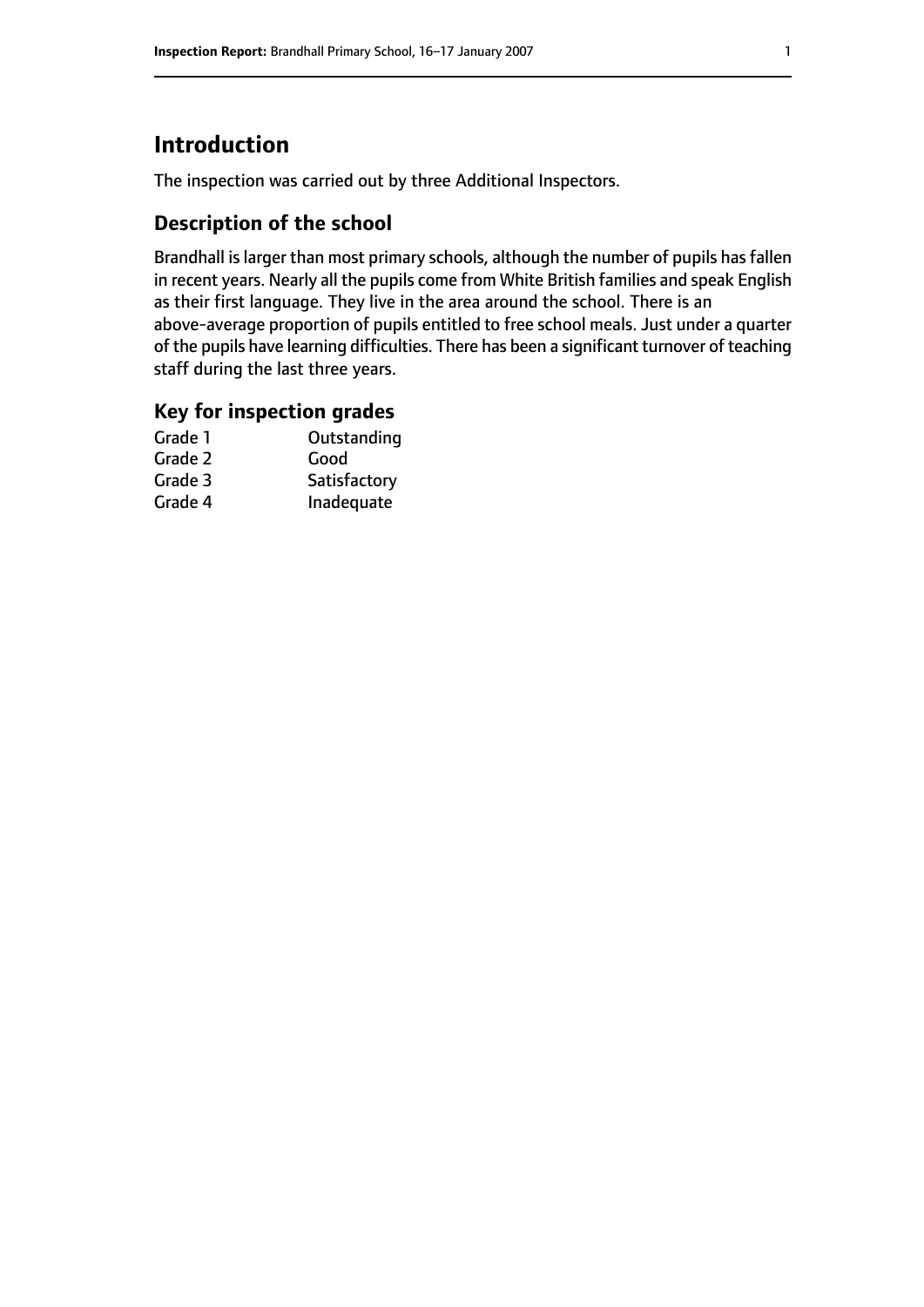### **Overall effectiveness of the school**

#### **Grade: 3**

Brandhall Primary School provides a satisfactory education for its pupils. There has been recent improvement to pupils' achievement, which is satisfactory. This improvement has followed from changes to teaching staff and the removal of the inadequate teaching experienced in the past by some pupils in Years 3 and 4. Teaching is satisfactory overall. It is good in the Foundation Stage and in Years 1 and 6.

Standards are below average, although pupils make the expected gains in skills and knowledge from their well-below-average starting points in Nursery. Mathematics and writing are the two key areas where standards are not high enough. Pupils' weaknesses in solving problems and making reliable mental calculations hold back their progress in mathematics. The development of writing skills is not sufficiently linked to work in subjects outside English. There are times when pupils of all abilities complete exactly the same work, which does not challenge the higher attainers enough. Pupils with learning difficulties are given satisfactory support and make sound progress. The curriculum is satisfactory, with some good opportunities for learning outside lessons.

The personal development of pupils is good. They are friendly, polite and well behaved. They have good opportunities to give their views and ideas, which staff use when making decisions. Pupils work well together and support each other cheerfully. Staff are committed to the safeguarding of all pupils and give good pastoral care.

Leadership and management are satisfactory. The headteacher has good expectations of her staff and pupils and leads the school effectively. There is a temporary senior leadership team which is steering the school soundly towards better quality education and improved achievement. The capacity for future improvement is satisfactory. School leaders and the governors know the school's strengths and weaknesses and have developed an appropriate school improvement plan to ensure things get better. The school's evaluation of its work is accurate. The setting of targets for individual pupils and marking of work to show how well they are learning are inconsistent.

#### **What the school should do to improve further**

- Improve pupils' skills of problem solving and mental calculations and develop writing across the curriculum, in order to increase achievement.
- Use the information produced when tracking achievement to make sure all pupils, especially the higher attainers, are provided with work that is sufficiently challenging.
- Ensure that pupils know their individual targets for achievement and use the marking of work to show how successfully these have been met.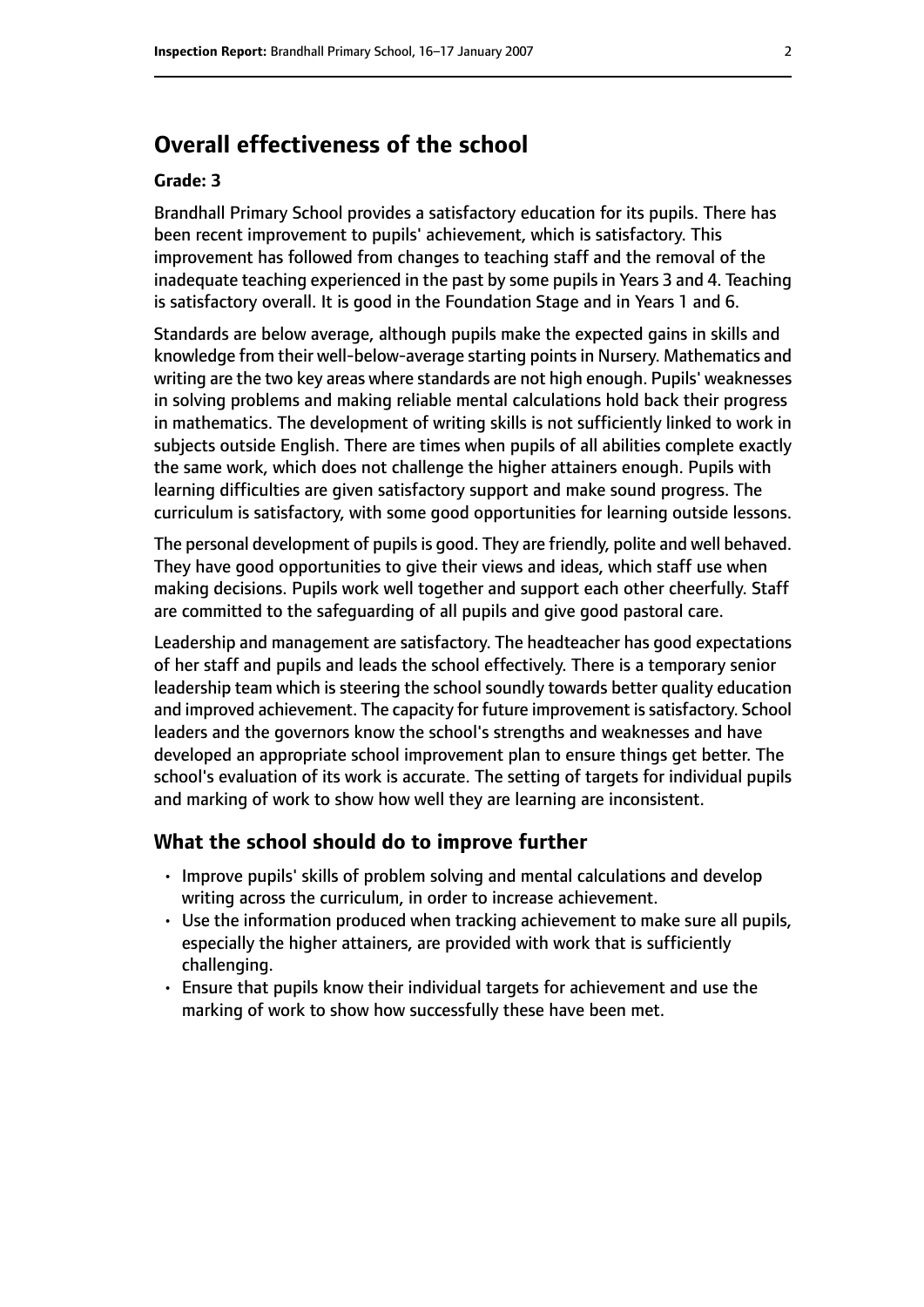#### **Achievement and standards**

#### **Grade: 3**

Standards are below average, although they are not far from average in English. Pupils make satisfactory progress through the school. The most brisk progress is in the Foundation Stage and in Years 1 and 6.

Children in the Foundation Stage achieve well. Their work is well planned to ensure they build skills and knowledge steadily. They make good progress in Nursery and Reception, although their starting points in language and literacy, and especially their mathematical development, are much lower than in most schools. This affects the standards reached later in their education. In other areas of work, most children meet their learning targets by the time they join Year 1.

In the past it is evident that pupils' progress in the infant and junior classes varied too much. In particular, inadequate teaching in Years 3 and 4 meant pupils made insufficient progress. This year, provision in these two years has improved because of staffing changes and pupils are making more consistent and satisfactory progress. Pupils pick up speed in their learning in Year 6 and progress is good through that year. It is also good in Year 1.

The higher attainers are not always challenged enough by their work, so they do not maximise their achievement consistently. Pupils with learning difficulties make satisfactory progress because there are appropriate systems to ensure their work meets their needs.

#### **Personal development and well-being**

#### **Grade: 2**

Pupils are enthusiastic about school. They say that they enjoy learning new things and that teachers make their work interesting. The personal, social and emotional development of children in the Foundation Stage is good. Most pupils attend regularly and about a quarter have had no absences since last September. A few pupils have had a lot of absences and this has affected the school's overall rate, which is below average. There are good procedures in place to track and improve attendance and the rate so far this year is above that of 2005-6.

Pupils have good understanding of the need to keep healthy and safe. They are concerned that some parents bring their cars down the drive at the time when the pupils are going home. In response to the pupils' concerns, school leaders propose to ask parents not to do this.

There is a good sense of community in school. Pupils take good care of each other and are pleased about other pupils' successes. The school council is in the process of deciding which charity to support each term and the pupils say it is important to help people who have medical or other needs. Pupils are prepared soundly for the next stage of their education and for life outside school, though there are still things to do to improve their basic skills of literacy and numeracy.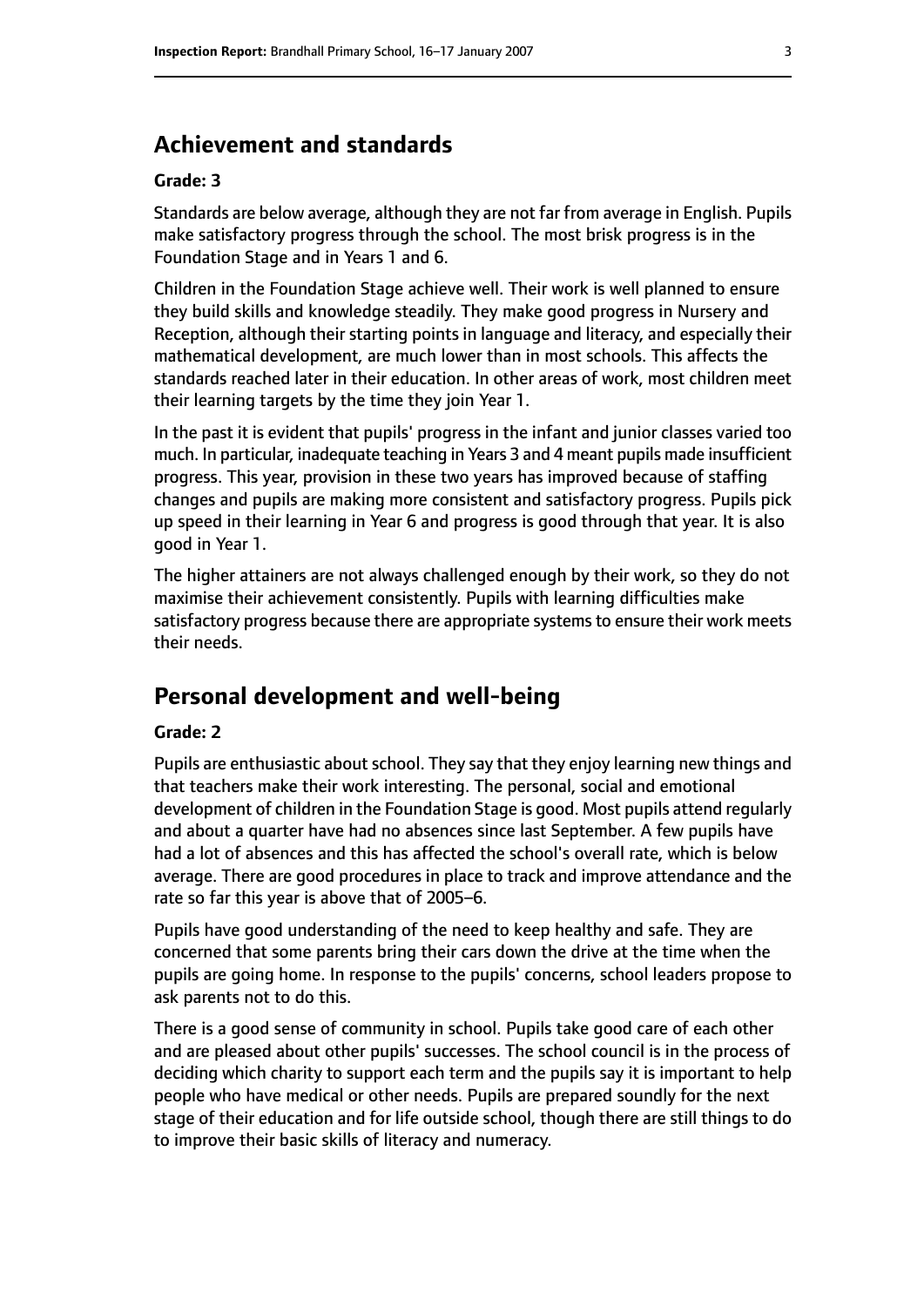# **Quality of provision**

#### **Teaching and learning**

#### **Grade: 3**

The quality of teaching has improved since last September and is satisfactory. The inadequate teaching experienced by some pupils in Years 3 and 4 has been removed and they are now taught satisfactorily. Pupils with learning difficulties are taught soundly.

Children in the Foundation Stage are provided with a variety of activities that make use of indoor and outdoor learning areas. These activities are well planned and resourced and staff show good teaching skills in encouraging the children to learn effectively.

The setting of individual targets for learning is inconsistent. Where targets are set they are not supported enough when work is marked. Thus, some, but not all, pupils know what they have to learn next, but most do not know how well they have done or what they need to do to improve. Very few pupils are made aware through marking of the levels they are reaching or need to reach.

#### **Curriculum and other activities**

#### **Grade: 3**

There have been some good improvements made to work in information and communication technology, and provision of out-of-school activities is good. There is appropriate coverage of subjects and literacy and numeracy form the very necessary centrepiece of the curriculum. Within these two areas there is room for improvement. In numeracy, the focus on problem solving, investigation and quick mental calculation is not strong enough. There are not enough opportunities to develop literacy skills when writing in subjects outside English.

Planning is thorough and is monitored soundly. There are occasions when the work set is similar for all pupils in the class, which does not provide enough challenge for the higher-attaining pupils in particular. Pupils with learning difficulties have a satisfactory curriculum which is matched appropriately to their needs. Personal, social and health education and physical education lessons make a valuable contribution to pupils' alertness to health and safety issues.

#### **Care, guidance and support**

#### **Grade: 3**

Pastoral care is good, providing pupils with an environment in which they feel safe and well supported. Arrangements for child protection and safeguarding pupils are thorough and well organised, and staff are attentive to the well-being of individuals.

Academic guidance for pupils is satisfactory. Teachers and support staff give pupils the help they need in lessons, but the approach to setting targets for individuals, including those with learning difficulties, is inconsistent in its use of assessment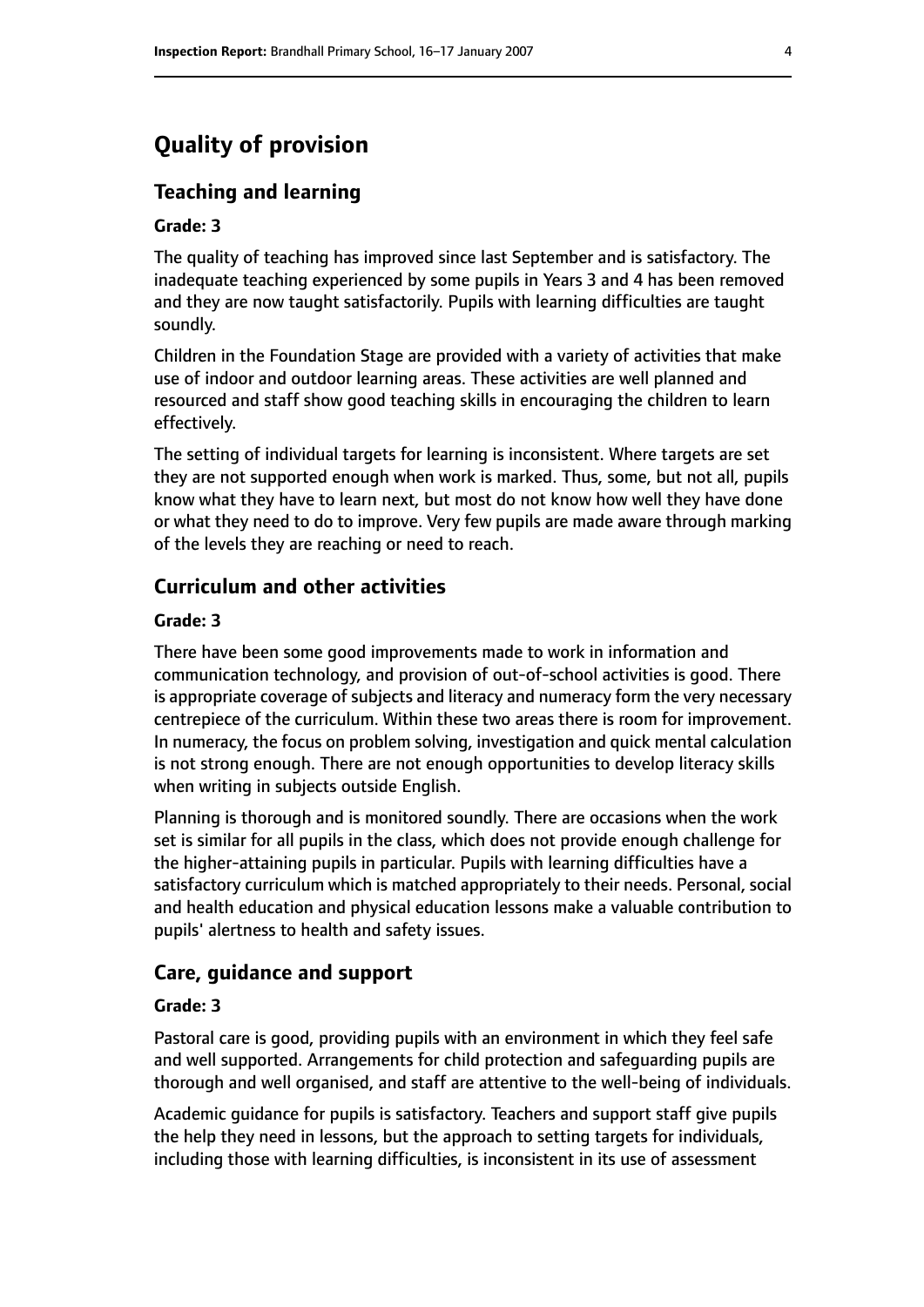information. The school works effectively with parents and with outside agencies to provide additional support where pupils need it.

#### **Leadership and management**

#### **Grade: 3**

The headteacher provides the school with good, strong leadership and has a clear vision for the future. Her focus on improving provision and raising standards has been hindered by considerable staff turnover and absence. As a result, it has made it difficult to create stability in the senior leadership team or consistency and continuity in the classroom. Nonetheless, morale in the school is good. The current senior leadership team are firmly focused on the drive for improvement. There is a good commitment to inclusion and the need for all pupils to achieve as well as they can.

The school's processes for self-evaluation are satisfactory, but have been affected by turnover amongst senior staff. Some good systems for monitoring and tracking performance have been introduced, though it is too soon for them to have had a significant impact. The governors carry out their responsibilities satisfactorily. They are very supportive of the work of the school and of the headteacher, and keen to develop their roles more fully.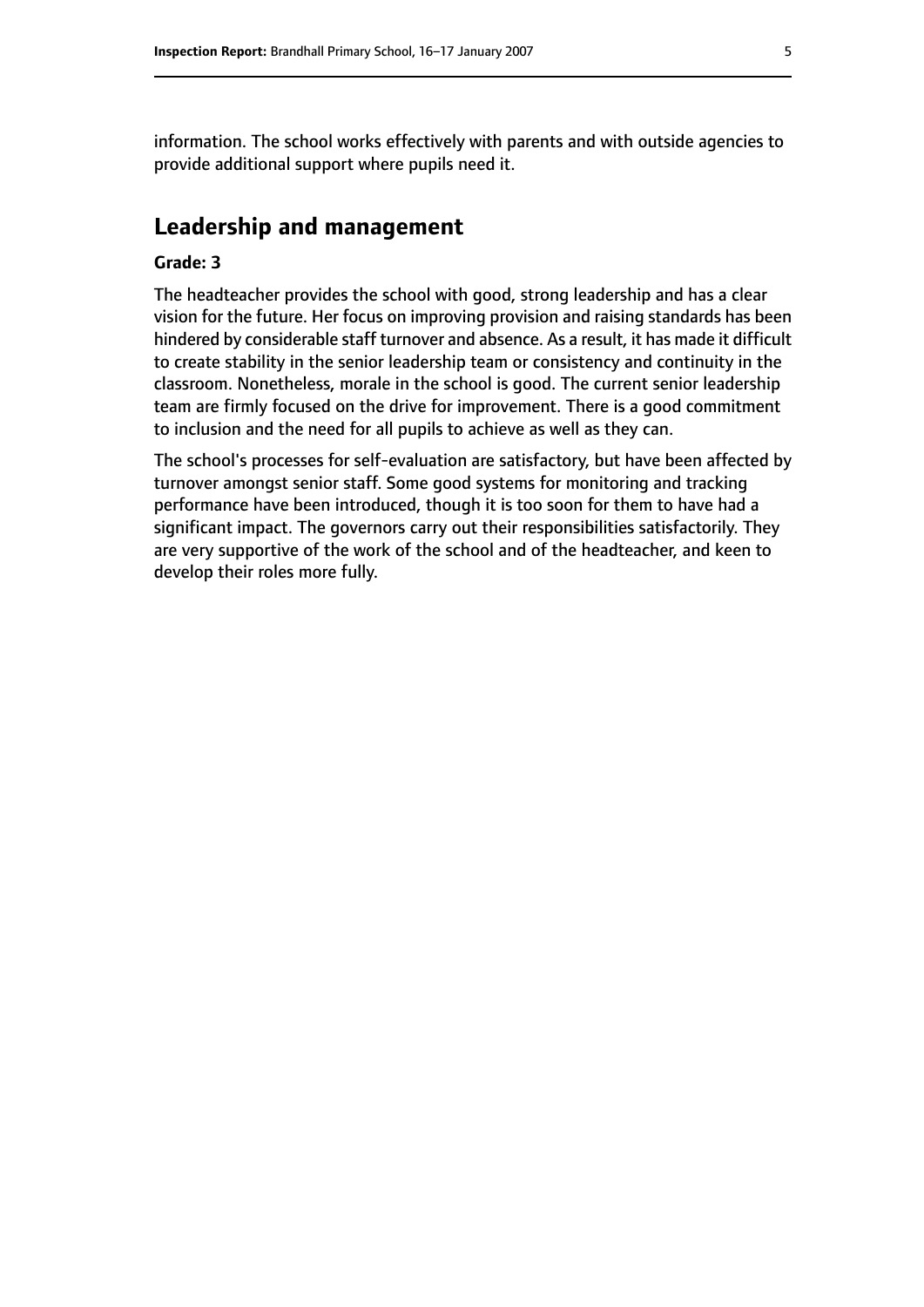**Any complaints about the inspection or the report should be made following the procedures set out inthe guidance 'Complaints about school inspection', whichis available from Ofsted's website: www.ofsted.gov.uk.**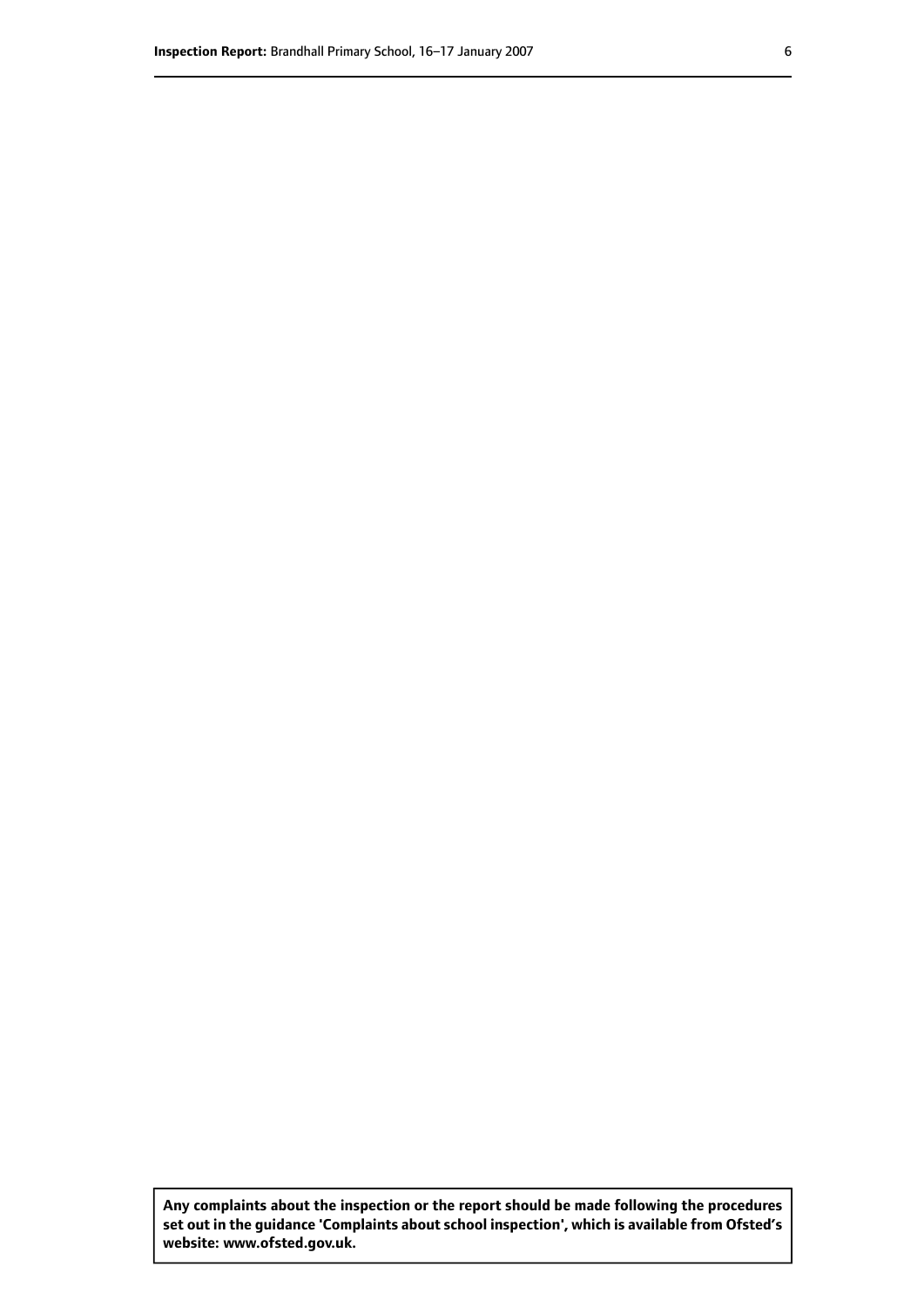# **Inspection judgements**

| Key to judgements: grade 1 is outstanding, grade 2 good, grade 3 satisfactory, and grade 4 | School         |
|--------------------------------------------------------------------------------------------|----------------|
| inadeauate                                                                                 | <b>Overall</b> |

# **Overall effectiveness**

| How effective, efficient and inclusive is the provision of education, integrated<br>care and any extended services in meeting the needs of learners? |     |
|------------------------------------------------------------------------------------------------------------------------------------------------------|-----|
| How well does the school work in partnership with others to promote learners'<br>well-being?                                                         |     |
| The quality and standards in the Foundation Stage                                                                                                    |     |
| The effectiveness of the school's self-evaluation                                                                                                    |     |
| The capacity to make any necessary improvements                                                                                                      |     |
| Effective steps have been taken to promote improvement since the last<br>inspection                                                                  | Yes |

#### **Achievement and standards**

| How well do learners achieve?                                                                               |  |
|-------------------------------------------------------------------------------------------------------------|--|
| The standards <sup>1</sup> reached by learners                                                              |  |
| How well learners make progress, taking account of any significant variations between<br>groups of learners |  |
| How well learners with learning difficulties and disabilities make progress                                 |  |

#### **Personal development and well-being**

| How good is the overall personal development and well-being of the<br>learners?                                  |  |
|------------------------------------------------------------------------------------------------------------------|--|
| The extent of learners' spiritual, moral, social and cultural development                                        |  |
| The behaviour of learners                                                                                        |  |
| The attendance of learners                                                                                       |  |
| How well learners enjoy their education                                                                          |  |
| The extent to which learners adopt safe practices                                                                |  |
| The extent to which learners adopt healthy lifestyles                                                            |  |
| The extent to which learners make a positive contribution to the community                                       |  |
| How well learners develop workplace and other skills that will contribute to<br>their future economic well-being |  |

#### **The quality of provision**

| $\Box$ How effective are teaching and learning in meeting the full range of the $\Box$<br>  learners' needs?        |  |
|---------------------------------------------------------------------------------------------------------------------|--|
| $\mid$ How well do the curriculum and other activities meet the range of needs<br>$\mid$ and interests of learners? |  |
| How well are learners cared for, guided and supported?                                                              |  |

 $^1$  Grade 1 - Exceptionally and consistently high; Grade 2 - Generally above average with none significantly below average; Grade 3 - Broadly average to below average; Grade 4 - Exceptionally low.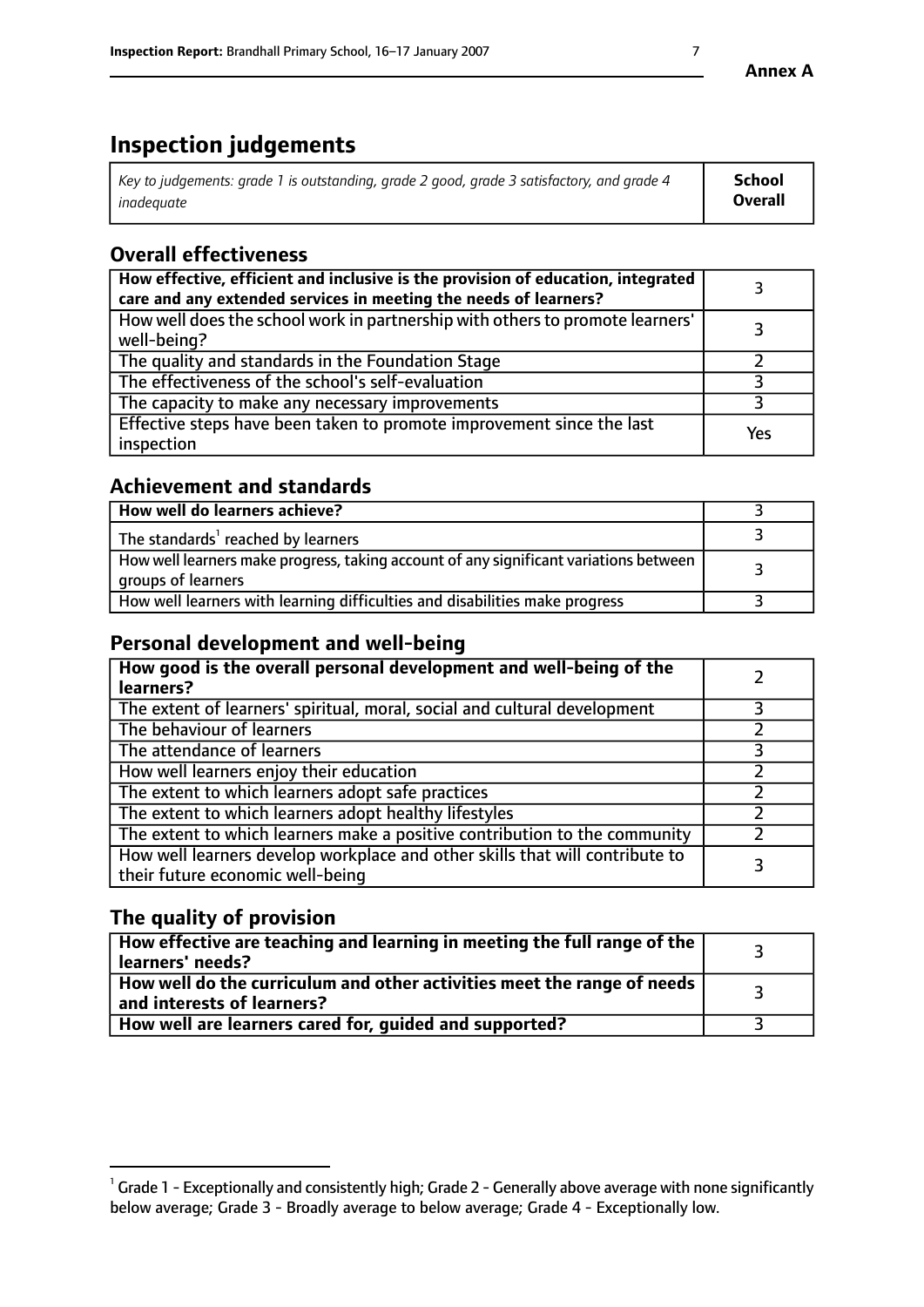#### **Annex A**

# **Leadership and management**

| How effective are leadership and management in raising achievement<br>and supporting all learners?                                              |           |
|-------------------------------------------------------------------------------------------------------------------------------------------------|-----------|
| How effectively leaders and managers at all levels set clear direction leading<br>to improvement and promote high quality of care and education |           |
| How effectively performance is monitored, evaluated and improved to meet<br>challenging targets                                                 | 3         |
| How well equality of opportunity is promoted and discrimination tackled so<br>that all learners achieve as well as they can                     |           |
| How effectively and efficiently resources, including staff, are deployed to<br>achieve value for money                                          | 3         |
| The extent to which governors and other supervisory boards discharge their<br>responsibilities                                                  | 3         |
| Do procedures for safequarding learners meet current government<br>requirements?                                                                | Yes       |
| Does this school require special measures?                                                                                                      | <b>No</b> |
| Does this school require a notice to improve?                                                                                                   | No        |